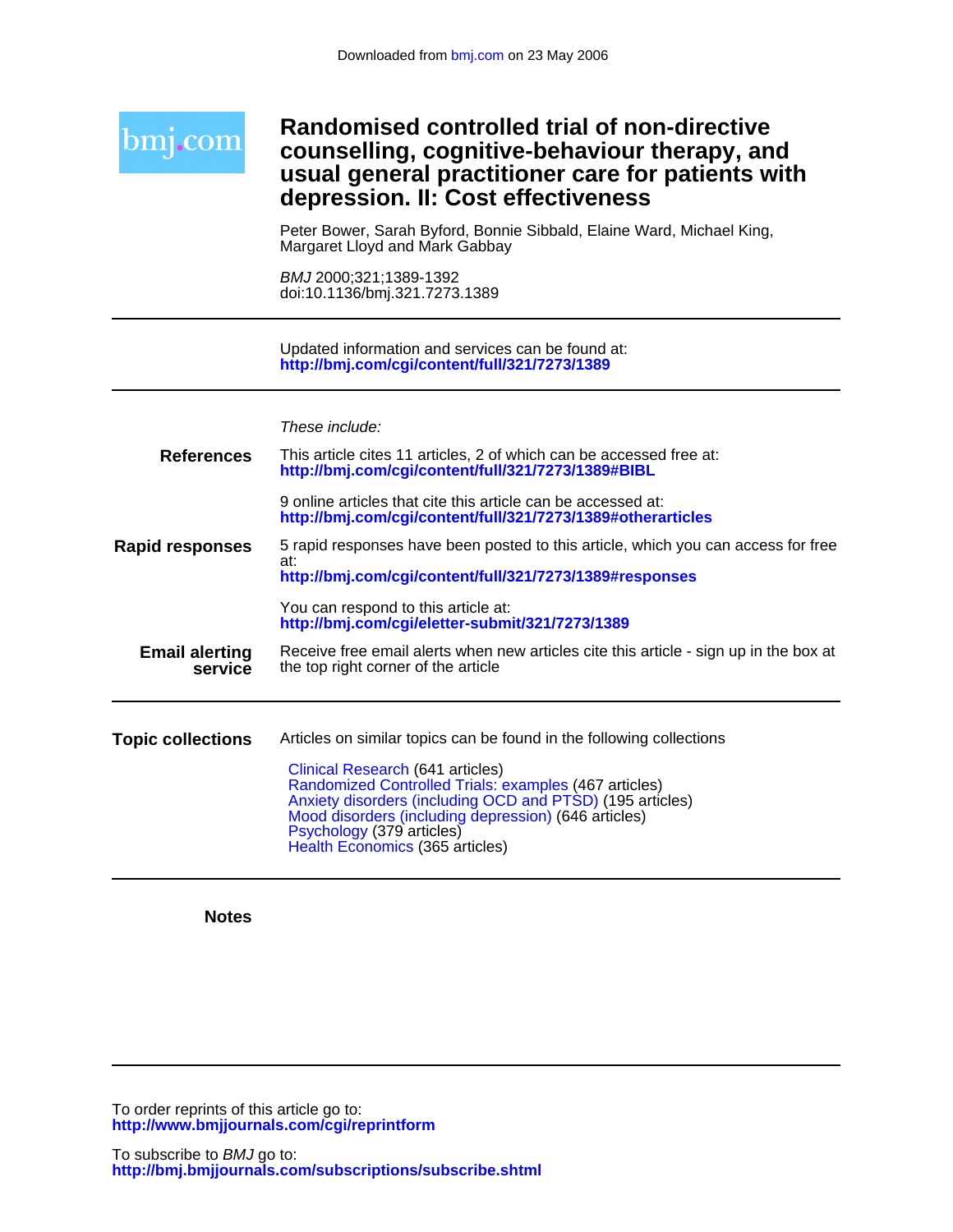# **Randomised controlled trial of non-directive counselling, cognitive-behaviour therapy, and usual general practitioner care for patients with depression. II: Cost effectiveness**

Peter Bower, Sarah Byford, Bonnie Sibbald, Elaine Ward, Michael King, Margaret Lloyd, Mark Gabbay

# **Abstract**

**Objective** To compare the cost effectiveness of general practitioner care and two general practice based psychological therapies for depressed patients. **Design** Prospective, controlled trial with randomised and patient preference allocation arms. **Setting** General practices in London and greater Manchester.

**Participants** 464 of 627 patients presenting with depression or mixed anxiety and depression were suitable for inclusion.

**Interventions** Usual general practitioner care or up to 12 sessions of non-directive counselling or cognitive-behaviour therapy provided by therapists. **Main outcome measures** Beck depression inventory scores, EuroQol measure of health related quality of life, direct treatment and non-treatment costs, and cost of lost production.

**Results** 197 patients were randomly assigned to treatment, 137 chose their treatment, and 130 were randomised only between the two psychological therapies. At four months, both non-directive counselling and cognitive-behaviour therapy reduced depressive symptoms to a significantly greater extent than usual general practitioner care. There was no significant difference in outcome between treatments at 12 months. There were no significant differences in direct costs, production losses, or societal costs between the three treatments at either four or 12 months. Sensitivity analyses did not suggest that the results depended on particular assumptions in the statistical analysis.

**Conclusions** Within the constraints of available power, the data suggest that both brief psychological therapies may be significantly more cost effective than usual care in the short term, as benefit was gained with no significant difference in cost. There are no significant differences between treatments in either outcomes or costs at 12 months.

# **Introduction**

The clinical effectiveness of psychological therapy in primary care has received increasing study in recent years.1 Although several trials have reported use of health services or included an economic component, $2-5$ full economic analyses of psychological therapies in primary care are relatively rare.

The present study concerns the cost effectiveness of non-directive counselling, cognitive-behaviour therapy, and routine general practitioner care in the management of depression and mixed anxiety and depression. Their comparative cost effectiveness has

received attention in one previous trial.<sup>6</sup> Although only counselling produced significantly better clinical outcomes compared with general practitioner care, the patients in that group were less severely ill at baseline, which made interpretation difficult. The limited costing methodology found no difference between therapies in total cost: both were more than twice as expensive as general practitioner care.

# **Participants and methods**

This economic analysis was based on a randomised controlled trial of three treatments for depressed patients in primary care, and methodological details of the trial are reported in full in the accompanying paper. It was designed as a cost effectiveness study, with the Beck depression inventory<sup>7</sup> as the main outcome and the  $EuroQol<sup>8</sup>$  as a secondary outcome measure. A societal perspective was taken, which included direct treatment costs, direct non-treatment costs, and costs of lost production.

General practitioners referred 627 depressed patients, of whom 464 were eligible for entry into the study. The main sample consisted of patients randomly allocated to one of the three treatments  $(n = 197)$ . Patients who were unwilling to accept random allocation were offered the option of choosing their preferred treatment  $(n = 137)$  or being randomised between the two psychological therapies only  $(n = 130)$ . A full comparison of patients allocated by randomisation or preference will be reported elsewhere; the focus of the current analysis is on the main sample of 197 patients. However, in sensitivity analysis, we combined the sample of patients randomised between the two psychological therapies with those randomised to the therapies using conventional randomisation in order to increase the sample size available for analysis of cost differences between the therapies.

Patients allocated to psychological therapy were offered 6-12 sessions with a qualified therapist. Patients in usual care were managed by their general practitioner.

#### **Cost data**

Direct treatment costs included contacts with primary and secondary public health services, psychotropic drugs, and private health services. We collected data on use of resources from two sources. We searched general practice medical records for the 12 months before and after referral to our study in order to collect information on general practitioner and practice nurse consultations, hospital referrals, and use of psychotropic drugs. We also gathered details from patients'

*Editorial* by Briggs National Primary Care Research and Development Centre (NPCRDC), University of Manchester Peter Bower *research fellow* Bonnie Sibbald *professor*

Centre for Health Economics, York University, York YO10 5DD Sarah Byford *research fellow*

Department of Psychiatry and Behavioural Sciences, Royal Free and University College Medical School, University College London, London NW3 2PF Elaine Ward *research fellow* Michael King *head* Margaret Lloyd *reader* Department of Primary Care, University of Liverpool Mark Gabbay *senior lecture* Correspondence to: M King m.king@rfc. ucl.ac.uk

*BMJ* 2000;321:1389–92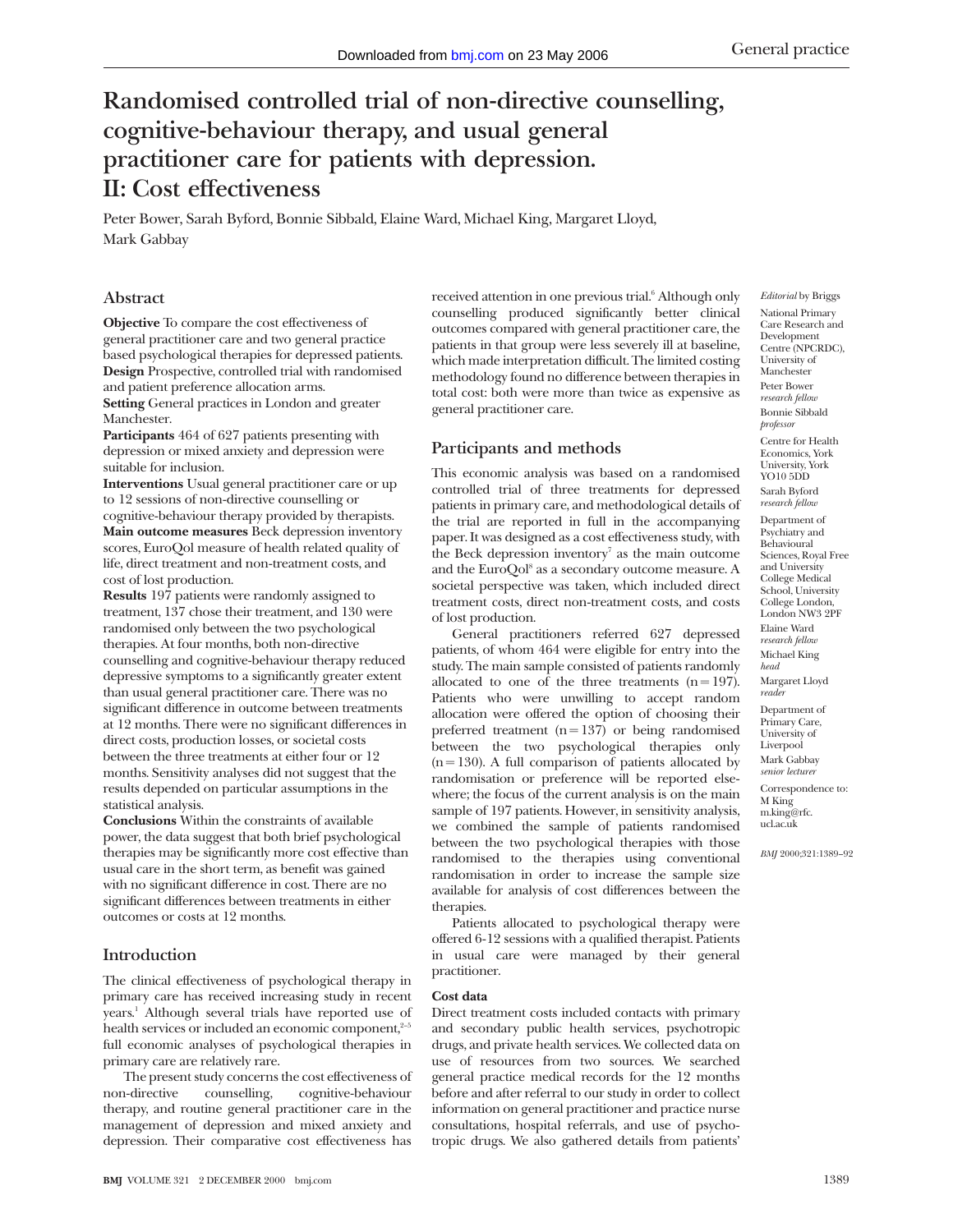**Table 1** Resources used 12 months after entry to trial by patients given usual general practitioner care or one of two psychological therapies for depression. Values are mean (SD) number of contacts unless stated otherwise

|                                                                      | Use of resources (1 year) |                                                |                                     |  |  |  |  |
|----------------------------------------------------------------------|---------------------------|------------------------------------------------|-------------------------------------|--|--|--|--|
| <b>Service</b>                                                       | Usual GP care<br>$(n=67)$ | <b>Counitive-behaviour</b><br>therapy $(n=63)$ | Non-directive<br>counselling (n=67) |  |  |  |  |
| Primary care services*                                               |                           |                                                |                                     |  |  |  |  |
| GP surgery contacts:                                                 | 9.12(5.1)                 | 6.48(4.6)                                      | 7.71(6.6)                           |  |  |  |  |
| Non-attendances                                                      | 0.29(0.66)                | 0.26(0.55)                                     | 0.34(0.81)                          |  |  |  |  |
| Out of hours contacts                                                | 0.02(0.12)                | 0.03(0.13)                                     | 0.02(0.06)                          |  |  |  |  |
| GP cooperative                                                       | 0.16(1.1)                 | 0.07(0.25)                                     | 0.07(0.30)                          |  |  |  |  |
| GP home visits                                                       | 0.05(0.27)                | 0.03(0.18)                                     | 0.04(0.27)                          |  |  |  |  |
| Practice nurse contacts:                                             | 0.53(1.1)                 | 0.69(0.95)                                     | 0.41(0.68)                          |  |  |  |  |
| Non-attendances                                                      | 0.02(0.12)                | 0.03(0.18)                                     | 0.002(0.01)                         |  |  |  |  |
| Protocol therapy+                                                    |                           |                                                |                                     |  |  |  |  |
| Sessions attended:                                                   | NA.                       | 4.97(3.5)                                      | 6.44(4.2)                           |  |  |  |  |
| Non-attendances                                                      | <b>NA</b>                 | 1.36(1.5)                                      | 0.97(1.1)                           |  |  |  |  |
| Medication#                                                          |                           |                                                |                                     |  |  |  |  |
| No (%) of patients taking drug:                                      |                           |                                                |                                     |  |  |  |  |
| Antidepressants                                                      | 33 (49)                   | 17(27)                                         | 20(30)                              |  |  |  |  |
| Minor tranquillisers                                                 | 12(18)                    | 4(6)                                           | 10(15)                              |  |  |  |  |
| $\beta$ blockers                                                     | 3(4)                      | 5(8)                                           | 2(3)                                |  |  |  |  |
| Major tranquillisers                                                 | $\Omega$                  | 0                                              | 1(1)                                |  |  |  |  |
| Specialist services§                                                 |                           |                                                |                                     |  |  |  |  |
| Mental health referrals (including<br>therapy based in primary care) | 0.52(0.88)                | 0.22(0.52)                                     | 0.25(0.59)                          |  |  |  |  |
| Non-psychiatric referrals                                            | 0.93(1.28)                | 0.92(1.26)                                     | 0.93(1.13)                          |  |  |  |  |
|                                                                      |                           |                                                |                                     |  |  |  |  |

GP=general practitioner. NA=not applicable.

\*Unit costs from Personal Social Services Research Unit.9

†Unit costs from trial service.

‡Unit costs from British National Formulary.11

§Unit costs from Chartered Institute of Public Finance and Accountancy<sup>10</sup> for secondary services and from trial service for primary care (in one case a London trial therapist was provided free from a local trust, but a cost equal to the average cost for London was applied).

> self reports at baseline and at four and 12 months follow up; details included visits to health professionals, hospital referrals, and use of prescribed drugs. Two psychologists (PB and EW) and a general practitioner (MG) collected data. No test of the reliability of the data extraction was undertaken.

> Direct non-treatment costs included costs of child care and travel. Only four patients, however, reported child care costs, and so these were ignored. Although we asked about travel costs to secondary care, data were not reported by a substantial number of patients who had such visits recorded in their notes. Thus we also ignored these costs and included only the travel costs of visits to primary care professionals and to the psychological therapy sessions.

> For indirect costs, we calculated the cost of production losses from information gathered by face to face or postal interviews. Data included employment status, weeks worked, current wage rate, and an estimate of time lost from work through illness.

> We determined unit costs for the financial year 1997-8 from a variety of sources, including the databases of the Personal Social Services Research Unit<sup>9</sup> and of the Chartered Institute of Public Finance and Accountancy<sup>10</sup> and the *British National Formulary*.<sup>11</sup> We based travel costs on either self reported fares or mileage (with a unit cost supplied by the Automobile Association). The cost of time off work was based on self reported annual, monthly, or weekly pay before tax.

> Full medical records were available for searches for 364 patients (78%); we used a combination of incomplete notes (such as incomplete temporary patient notes) and self reporting for 39 patients (8%); and we used patient self reports only for 61 patients

(13%). We imputed missing data for general practice and practice nurse consultations, wages, time off work, and travel using the mean from the relevant treatment group and site (London or Manchester). Missing prescribing and referral data were not imputed and were assumed to be zero. We completed partial data (such as missing drug dose) according to various decision rules (such as clinical judgment regarding commonly prescribed doses for drugs).

#### **Statistical methods**

There was no power calculation for costs; we calculated the sample size on the basis of expected clinical outcomes. All analyses were carried out on an intention to treat basis. Although costs were not normally distributed, we compared mean costs using standard *t* tests and analysis of variance methods, and confirmed the validity of results using bootstrapping.12 13 This approach allows inferences to be made about the arithmetic mean, $14$  which is not possible with logarithmic transformation or conventional nonparametric tests. The primary analysis was of total costs, but we also give details of use of individual resource components (such as primary care, protocol therapy). The primary analysis was of total costs incurred in the 12 months after the baseline measurements, but we also adjusted results for the total cost of care in the 12 months before entry into the study using multiple regression. We conducted sensitivity analyses to assess the robustness of results to changes in assumptions. Discounting was unnecessary as neither costs nor benefits were recorded beyond 12 months.

#### **Results**

#### **Clinical outcome**

Full details on clinical outcomes can be found in the accompanying paper. Briefly, patients in all three arms of the trial improved on the primary outcome measure, but the patients in both psychological therapy groups made significantly greater clinical gains in the first four months after allocation. However, all groups had equivalent outcomes at 12 months. There were no significant differences in outcome between the three groups in terms of the EuroQol.

#### **Costs**

Table 1 gives details of resource use over 12 months. Patients given usual general practitioner care recorded more consultations, greater use of antidepressant drugs, and more psychiatric referrals. Table 2 lists the total costs in each psychological therapy group as compared with usual general practitioner care at four and 12 months.

We found no significant differences between the three groups at four months in total societal costs (analysis of variance  $F = 0.508$ , df = 196, P = 0.60), total direct care costs ( $F = 0.176$ , df = 196, P = 0.83), or total production losses  $(F = 0.384, df = 196, P = 0.68)$ . Equally, we found no significant difference between the groups at 12 months in total societal costs ( $F = 0.449$ , df = 196, P = 0.63), total direct care costs  $(F = 0.111,$  $df = 196$ ,  $P = 0.89$ ), or total production losses  $(F = 0.374, df = 196, P = 0.68)$ . These results did not differ when adjusted for costs before entry into the study. In no case did the bootstrap results suggest that the use of the *t* test was invalid.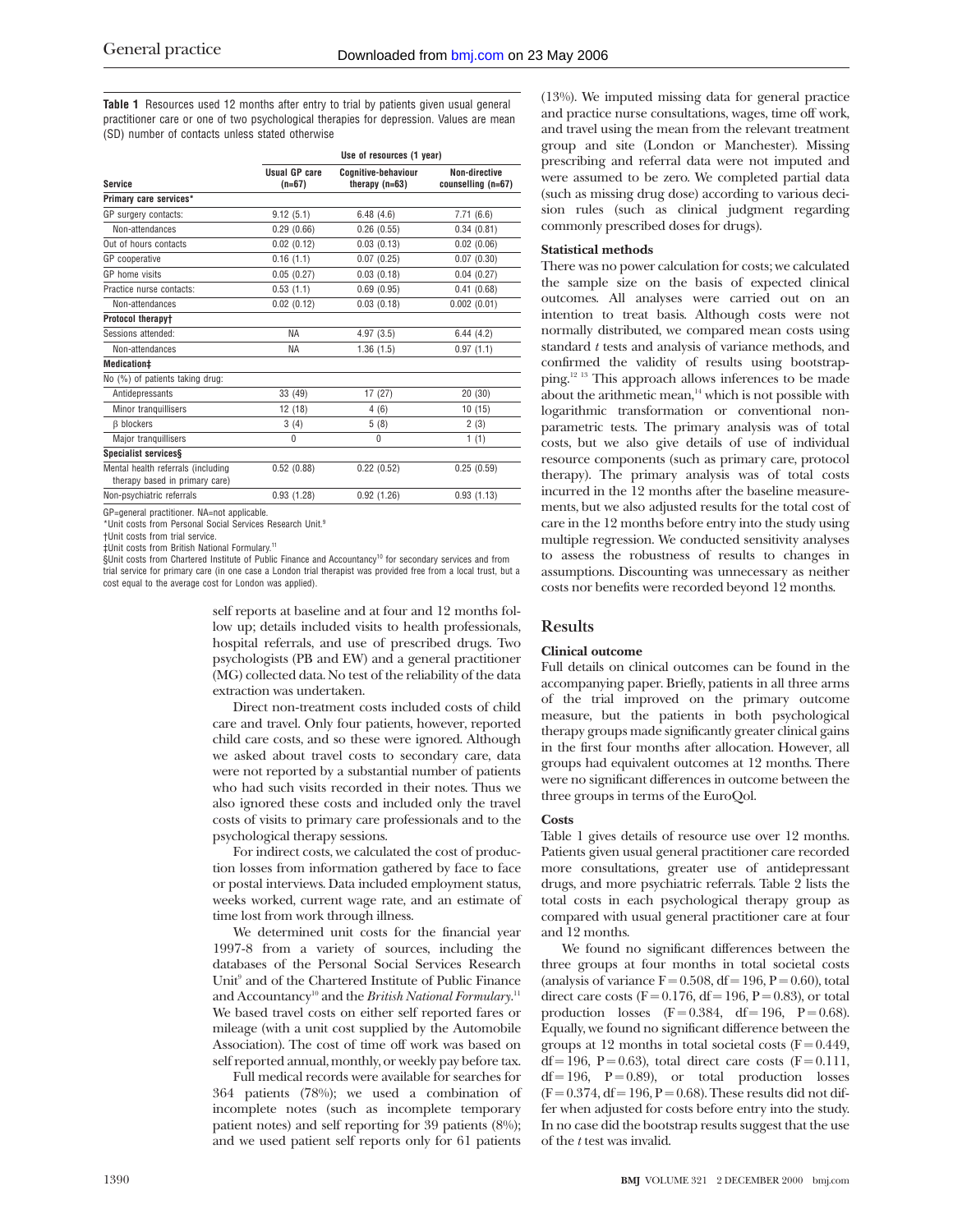Table 2 Total costs (£) for usual general practitioner care and two psychological therapies for depression at four and 12 months follow up

|                      | <b>Usual GP care</b> |                                | <b>Cognitive-behaviour therapy</b> |                                |                                          | Non-directive counselling |                                |                                          |
|----------------------|----------------------|--------------------------------|------------------------------------|--------------------------------|------------------------------------------|---------------------------|--------------------------------|------------------------------------------|
| <b>Resource use</b>  | Mean (SD)            | % of total<br>societal<br>cost | Mean (SD)                          | % of total<br>societal<br>cost | Mean (95% CI) difference<br>from GP care | Mean (SD)                 | % of total<br>societal<br>cost | Mean (95% CI) difference<br>from GP care |
| Costs at 4 months    |                      |                                |                                    |                                |                                          |                           |                                |                                          |
| Direct costs:        |                      |                                |                                    |                                |                                          |                           |                                |                                          |
| Primary care         | 64.5 (73.0)          | 10.3                           | 39.7 (27.4)                        | 7.9                            | 24.8 (5.9 to 43.9)                       | 37.7 (26.2)               | 5.4                            | 26.8 (8.0 to 45.7)                       |
| Drugs                | 13.1(26.9)           | 2.1                            | 5.2(16.5)                          | 1.0                            | 7.9 (0.3 to 15.7)                        | 6.6(18.3)                 | 1.0                            | 6.5 $(-1.3$ to 14.4)                     |
| Outpatient services  | 98.1 (237.8)         | 15.6                           | 32.1 (66.9)                        | 6.4                            | 66.0 (5.8 to 126.3)                      | 23.9(51.6)                | 3.4                            | 74.2 (14.9 to 133.4)                     |
| Inpatient services   | 65.6 (372.5)         | 10.5                           | 1.8(14.5)                          | 0.4                            | 63.8 (-27.2 to 154.7)                    | 39.3 (297.6)              | 5.6                            | 26.3 (-89.0 to 141.5)                    |
| Protocol therapy     | $\Omega$             | 0                              | 133.3 (71.8)                       | 26.6                           | $-133.3$ (-151.4 to $-115.3$ )           | 143.5 (72.0)              | 20.4                           | $-143.5$ (-161.0 to -125.9)              |
| Travel costs         | 2.6(4.5)             | 0.4                            | 3.5(5.9)                           | 0.7                            | $-0.9$ ( $-2.7$ to 1.0)                  | 6.5(9.6)                  | 0.9                            | $-3.9$ ( $-6.4$ to $-1.3$ )              |
| Total                | 244.0 (597.5)        | 38.9                           | 215.5 (108.6)                      | 43.0                           | 28.5 (-119.6 to 176.6)                   | 257.5 (356.7)             | 36.7                           | $-13.5$ ( $-181.7$ to 154.7)             |
| Total indirect costs | 383.7 (1194.3)       | 61.1                           | 286.1 (701.3)                      | 57.0                           | 97.6 (-245.1 to 440.25)                  | 444.4 (1127.2)            | 63.3                           | $-60.7$ ( $-457.6$ to 336.1)             |
| Total societal costs | 627.7 (1359.8)       | 100                            | 501.6 (715.3)                      | 100                            | 126.1 (-254.5 to 506.7)                  | 701.9 (1228.4)            | 100                            | $-74.2$ ( $-517.1$ to 368.6)             |
| Costs at 12 months   |                      |                                |                                    |                                |                                          |                           |                                |                                          |
| Direct costs:        |                      |                                |                                    |                                |                                          |                           |                                |                                          |
| Primary care         | 118.6 (93.8)         | 9.7                            | 86.8 (59.8)                        | 8.2                            | 31.8 (4.3 to 59.3)                       | 98.4 (84.5)               | 7.0                            | 20.2 (-10.3 to 50.7)                     |
| Drugs                | 40.7 (77.8)          | 3.3                            | 12.2(37.5)                         | 1.2                            | 28.5 (7.5 to 49.6)                       | 24.1 (54.2)               | 1.7                            | 16.6 $(-6.4 \text{ to } 39.5)$           |
| Outpatient services  | 201.2 (344.9)        | 16.5                           | 105.9 (251.9)                      | 10.0                           | 95.3 (-9.2 to 199.7)                     | 90.3 (175.8)              | 6.5                            | 110.9 (17.0 to 204.7)                    |
| Inpatient services   | 107.6 (425.1)        | 8.8                            | 74.2 (381.8)                       | 7.0                            | 33.4 (-107.1 to 174.0)                   | 106.6 (428.6)             | 7.6                            | 1.0 $(-144.9 \text{ to } 146.9)$         |
| Protocol therapy     | $\Omega$             | $\Omega$                       | 164.3 (104.1)                      | 15.5                           | $-164.3$ (-190.6 to $-138.1$ )           | 171.2 (97.1)              | 12.2                           | $-171.2$ (-194.9 to $-147.5$ )           |
| Travel costs         | 4.8(7.8)             | 0.4                            | 5.5(8.8)                           | 0.5                            | $-0.7$ ( $-3.6$ to 2.2)                  | 10.7(17.8)                | 0.8                            | $-5.9$ ( $-10.6$ to $-1.2$ )             |
| Direct costs         | 472.9 (779.3)        | 38.8                           | 448.9 (471.6)                      | 42.3                           | 24.0 (-201.3 to 249.3)                   | 501.4 (614.8)             | 35.9                           | $-28.5$ ( $-268.4$ to 211.3)             |
| Indirect costs       | 744.7 (1796.4)       | 61.2                           | 611.6 (1370.4)                     | 57.7                           | 133.1 (-424.0 to 690.2)                  | 897.2 (2336.1)            | 64.2                           | $-152.5$ ( $-864.7$ to 559.6)            |
| Total societal costs | 1217.5 (2013.0)      | 100                            | 1060.5 (1471.1)                    | 100                            | 157 (-458.0 to 772.2)                    | 1398.6 (2474.1)           | 100                            | $-181.1$ ( $-951.9$ to 589.7)            |

GP=general practitioner.

### **Sensitivity analyses**

To evaluate the robustness and generalisability of the results, we performed several univariate sensitivity analyses (table 3). These included using full costs for missed appointments in primary care and specialist facilities (thus assuming that the clinicians were unable to fill the time with alternative activities); use of the most expensive alternative drugs (compared with the generic drug used in the initial calculation); use of the national reported average wage instead of self reported wages; and restricting the analysis to patients with full data ( $n = 170$ ). The differences in total cost between the three groups remained non-significant.

In a cost comparison of the two psychological therapies only, we also calculated costs on the basis of all randomised patients (those randomised between the three treatments plus those randomised between the two psychological therapies only,  $n = 265$ ). However, there were still no significant differences in costs.

#### **Discussion**

We found no statistically significant differences between the three treatments in total societal costs, direct costs, or the cost of production losses. The overall results are consistent with other recently published studies.<sup>5 15</sup> However, as with clinical outcomes, $16$  our finding of no difference in costs must be interpreted with caution. As is usual, cost data were highly variable, and our study may have been underpowered to detect differences in costs that would be considered important by decision makers. However, in our comparisons of patients allocated to the psychological therapies by either of the randomisation procedures we effectively doubled the sample size available and still found no significant differences. Furthermore, none of the sensitivity analyses significantly influenced the results. The validity of our finding of "no difference" may be strengthened through further original research with larger samples of patients, although recruitment in primary care is often difficult<sup>17</sup> and the costs of such studies may prove problematic. Meta-analysis of cost data from similar studies may be another method of overcoming this problem.

Our three treatment groups showed little variation in the use of specialist services for non-psychiatric problems (table 1). The differences between the groups were in the use of primary care services, psychotropic drugs, and mental health facilities. To assess the impact of the psychological therapies on the use of all other healthcare services, we removed the cost of the two therapies from the analysis. At four months, there was a significant difference in direct treatment costs

**Table 3** Sensitivity analyses for one year costs for usual general practitioner care and two psychological therapies for depression

| <b>Costs analysed</b>           | Usual GP care<br>$(n=67)$ | Cognitive-<br>behaviour therapy<br>$(n=63)$ | Non-directive<br>counselling<br>$(n=67)$ | Analysis of<br>variance |
|---------------------------------|---------------------------|---------------------------------------------|------------------------------------------|-------------------------|
| Societal costs                  |                           |                                             |                                          |                         |
| Main analysis                   | 1217.5 (2013.0)           | 1060.5 (1471.1)                             | 1398.6 (2474.1)                          | $P = 0.63$              |
| Non-attendances included        | 1227.4 (2014.3)           | 1072.4 (1471.9)                             | 1415.1 (2475.9)                          | $P = 0.63$              |
| Most expensive alternative drug | 1218.7 (2015.0)           | 1060.7 (1471.2)                             | 1398.8 (2474.1)                          | $P = 0.64$              |
| National wage rate              | 2526.5 (3042.0)           | 2034.8 (2629.3)                             | 2750.9 (4155.3)                          | $P = 0.46$              |
| Complete data                   | 1202.8 (2075.7)           | 954.9 (1047.2)                              | 1409.6 (2595.2)                          | $P = 0.49$              |
| Direct costs                    |                           |                                             |                                          |                         |
| Main analysis                   | 472.9 (779.3)             | 448.9 (471.6)                               | 501.4 (614.8)                            | $P = 0.89$              |
| Missed sessions included        | 482.7 (783.5)             | 460.8 (473.8)                               | 517.9 (641.1)                            | $P = 0.88$              |
| Most expensive alternative drug | 474.0 (784.9)             | 449.1 (471.6)                               | 501.6 (614.9)                            | $P = 0.90$              |
| Complete data                   | 419.9 (484.4)             | 470.5 (498.9)                               | 532.3 (654.6)                            | $P = 0.55$              |
| Indirect costs                  |                           |                                             |                                          |                         |
| Main analysis                   | 744.7 (1796.4)            | 611.6 (1370.4)                              | 897.2 (2336.1)                           | $P = 0.68$              |
| National wage rate              | 2053.6 (2730.6)           | 1585.9 (2551.4)                             | 2249.5 (4012.4)                          | $P = 0.48$              |
| Complete data*                  | 782.9 (1923.3)            | 484.4 (908.5)                               | 877.3 (2442.2)                           | $P = 0.52$              |
|                                 |                           |                                             |                                          |                         |

GP=general practitioner.

\*No of patients with complete data: usual GP care=57; cognitive-behaviour therapy=55; non-directive counselling=58.